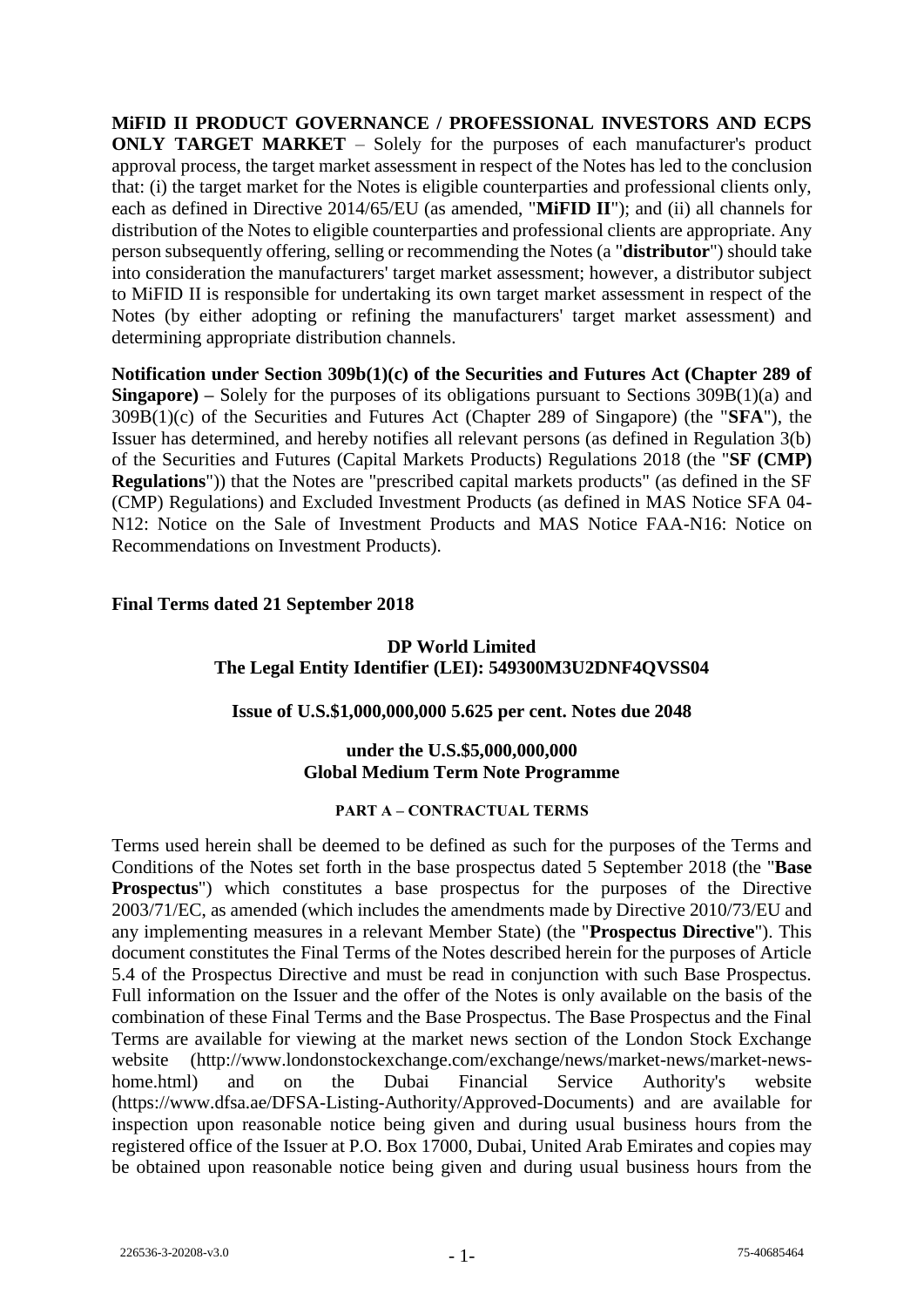registered office of the Issuing and Paying Agent at Winchester House, 1 Great Winchester Street, London EC2N 2DB, United Kingdom.

| 1.        | Issuer:                               |                                                  | DP World Limited                                                                                                                                                |
|-----------|---------------------------------------|--------------------------------------------------|-----------------------------------------------------------------------------------------------------------------------------------------------------------------|
| 2.        | (i)                                   | Series Number:                                   | 3-2018                                                                                                                                                          |
|           | (ii)                                  | Tranche Number:                                  | $\mathbf{1}$                                                                                                                                                    |
| 3.        | Currencies:                           | Specified Currency or                            | $U.S.\$                                                                                                                                                         |
| 4.        | Aggregate Nominal Amount of<br>Notes: |                                                  |                                                                                                                                                                 |
|           | (i)                                   | Series:                                          | U.S.\$1,000,000,000                                                                                                                                             |
|           | (ii)                                  | Tranche:                                         | U.S.\$1,000,000,000                                                                                                                                             |
| 5.        | <b>Issue Price:</b>                   |                                                  | 98.928 per cent. of the Aggregate Nominal<br>Amount                                                                                                             |
| 6.        | (i)                                   | <b>Specified Denominations:</b>                  | U.S.\$200,000<br>and<br>integral<br>multiples<br>οf<br>U.S.\$1,000 in excess thereof                                                                            |
|           | (ii)                                  | <b>Calculation Amount:</b>                       | U.S.\$1,000                                                                                                                                                     |
| 7.        | (i)                                   | <b>Issue Date:</b>                               | 25 September 2018                                                                                                                                               |
|           | (ii)                                  | <b>Interest Commencement</b><br>Date:            | <b>Issue Date</b>                                                                                                                                               |
| 8.        | <b>Maturity Date:</b>                 |                                                  | 25 September 2048                                                                                                                                               |
| 9.        | <b>Interest Basis:</b>                |                                                  | 5.625 per cent. per annum Fixed Rate                                                                                                                            |
|           | 10. Redemption/Payment Basis:         |                                                  | Subject to any purchase and cancellation or early<br>redemption, the Notes will be redeemed on the<br>Maturity Date at 100 per cent. of their nominal<br>amount |
|           | 11. Change of Interest Basis:         |                                                  | Not Applicable                                                                                                                                                  |
|           | 12. Put/Call Options:                 |                                                  | Change of Control Put Option                                                                                                                                    |
| 13. $(i)$ |                                       | <b>Status of the Notes:</b>                      | Senior                                                                                                                                                          |
|           | (ii)                                  | Date approval for issuance<br>of Notes obtained: | 14 August 2018                                                                                                                                                  |

## **PROVISIONS RELATING TO INTEREST (IF ANY) PAYABLE**

|  | 14. Fixed Rate Note Provisions | Applicable |
|--|--------------------------------|------------|
|--|--------------------------------|------------|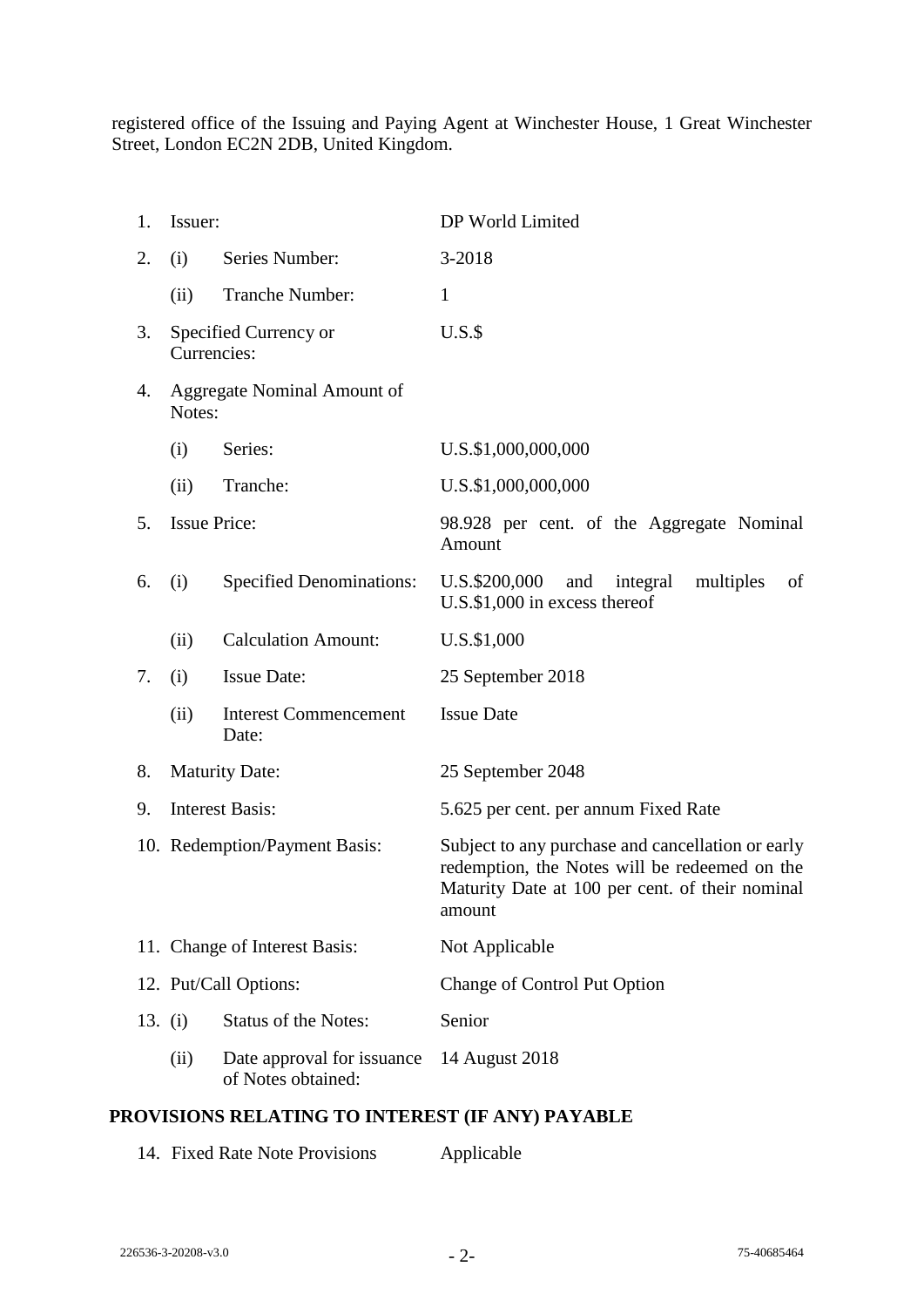| (i)                             | $Rate(s)$ of Interest:            | 5.625 per cent. per annum payable semi-annually<br>in arrear on each Interest Payment Date                          |
|---------------------------------|-----------------------------------|---------------------------------------------------------------------------------------------------------------------|
| (ii)                            | Interest Payment Date(s):         | 25 March and 25 September in each year from<br>and including 25 March 2019 up to and including<br>the Maturity Date |
| (iii)                           | <b>Fixed Coupon Amount:</b>       | U.S. \$28.125 per Calculation Amount                                                                                |
| (iv)                            | Broken Amount(s):                 | Not Applicable                                                                                                      |
| (v)                             | Day Count Fraction:               | 30/360                                                                                                              |
| (vi)                            | <b>Determination Dates:</b>       | Not applicable                                                                                                      |
|                                 | 15. Floating Rate Note Provisions | Not Applicable                                                                                                      |
| 16. Zero Coupon Note Provisions |                                   | Not Applicable                                                                                                      |

## **PROVISIONS RELATING TO REDEMPTION**

| 17. Call Option                                                                                                                   | Not Applicable                     |
|-----------------------------------------------------------------------------------------------------------------------------------|------------------------------------|
| 18. Put Option                                                                                                                    | Not Applicable                     |
| 19. Change of Control Put Option:                                                                                                 | Applicable                         |
| <b>Change of Control</b><br>(i)<br><b>Redemption Amount:</b>                                                                      | U.S.\$1,000 per Calculation Amount |
| 20. Final Redemption Amount:                                                                                                      | U.S.\$1,000 per Calculation Amount |
| 21. Early Redemption Amount<br>payable on redemption for<br>taxation reasons or on event of<br>default or other early redemption: | <b>Final Redemption Amount</b>     |

## **GENERAL PROVISIONS APPLICABLE TO THE NOTES**

| 22. Form of Notes: | <b>Registered Notes:</b>                                                                                                                       |
|--------------------|------------------------------------------------------------------------------------------------------------------------------------------------|
|                    | Unrestricted Global Certificate registered in the<br>name of a nominee for a common depositary for<br>Euroclear and Clearstream, Luxembourg    |
|                    | Restricted Global Certificate registered in the<br>name of a nominee for DTC                                                                   |
|                    | Reg. S Compliance Category 2 (in the case of<br>Unrestricted Global Certificate); Rule 144A (in<br>the case of Restricted Global Certificate); |

TEFRA not applicable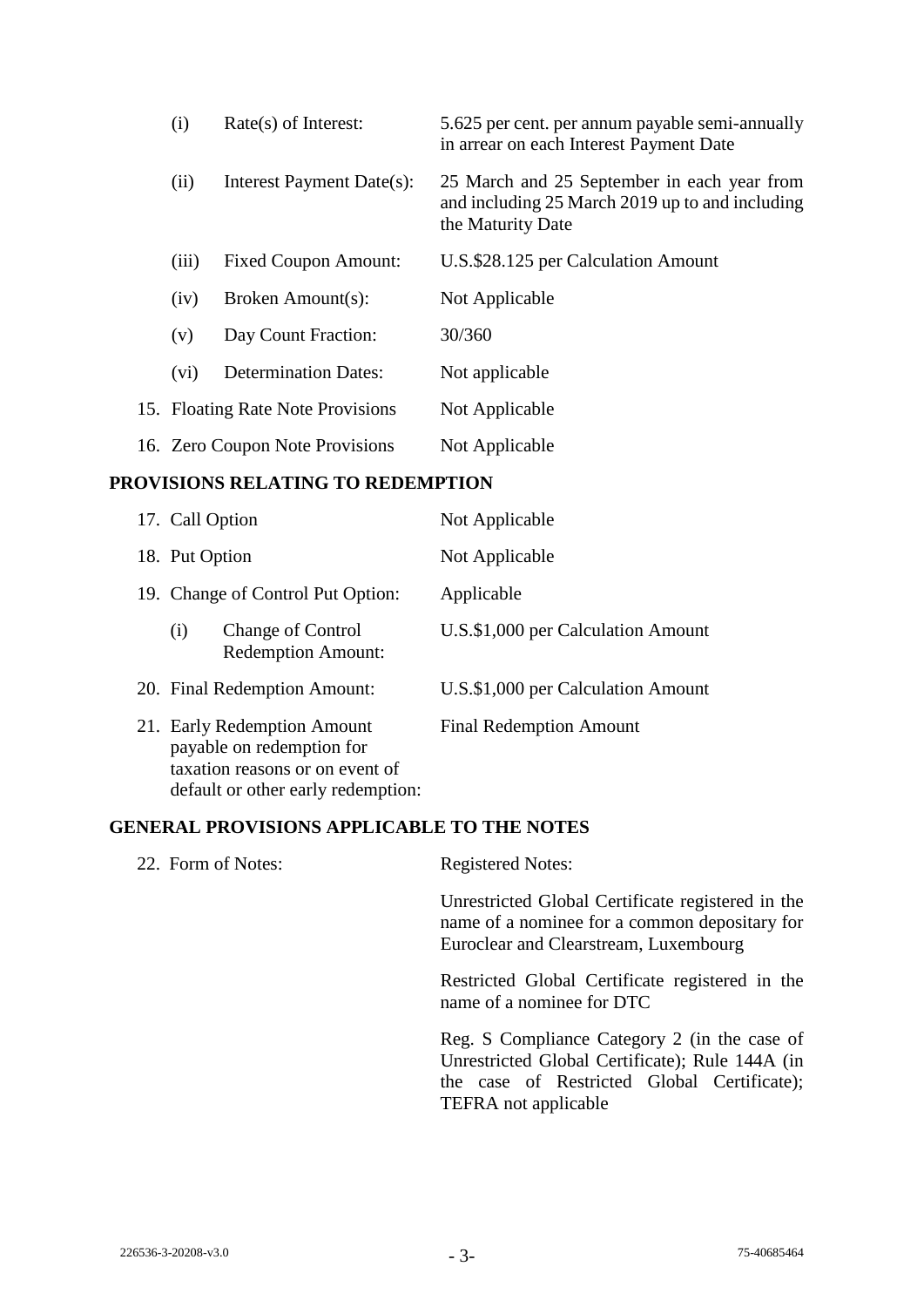- 23. Additional Financial Centre(s) or other special provisions relating to payment dates: Not Applicable
- 24. Details relating to Instalment Notes: Not Applicable
- 25. Talons for future Coupons to be attached to Definitive Notes (and dates on which such Talons mature): No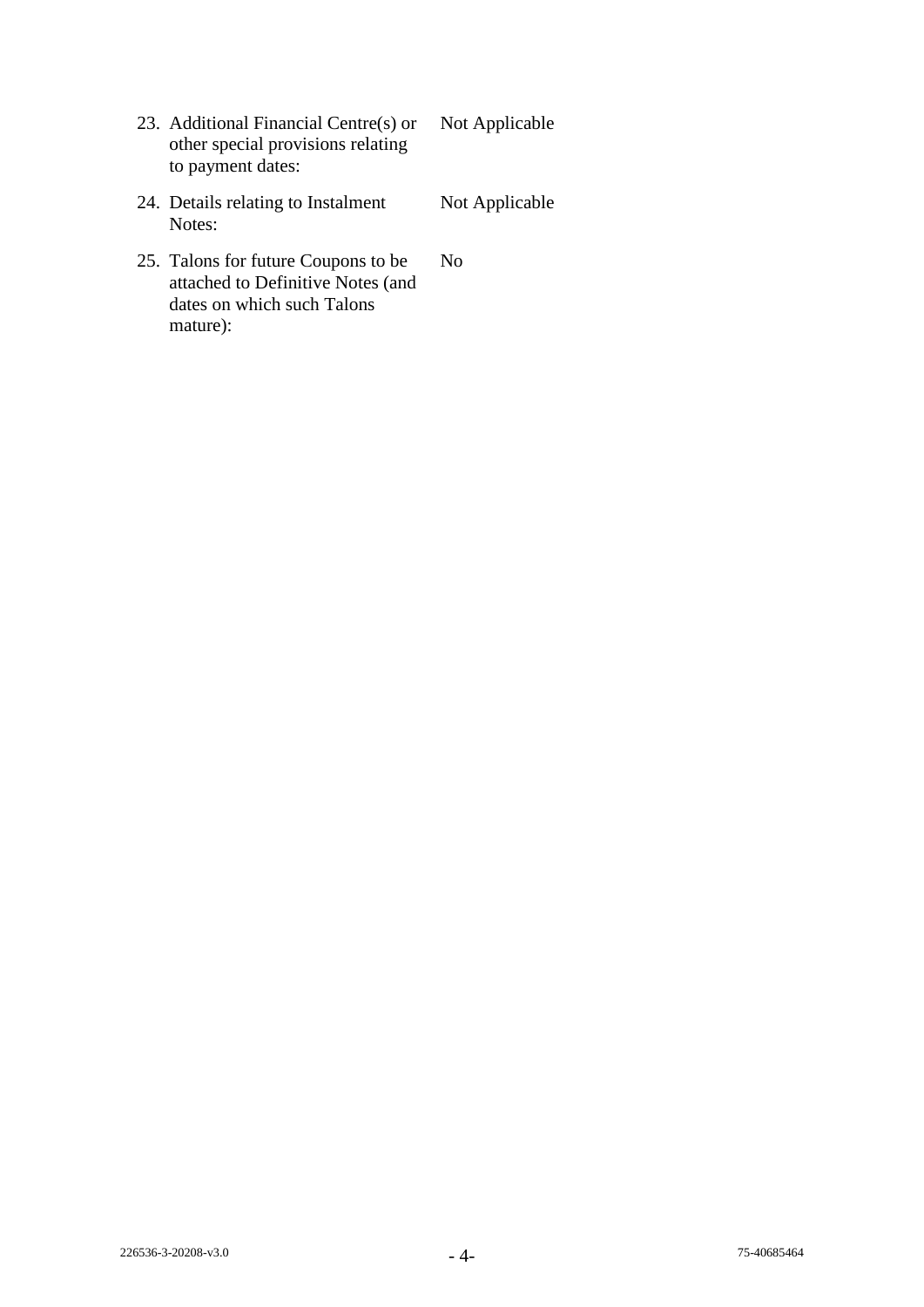SIGNED on behalf of DP World Limited:

baraya ma 0 By: ...... . . . . . . . . . . . . . . . . Duly authorised

FINAL TERMS – SIGNATURE PAGE –  $\mathrm{U.S.}\$1,000,000,000$  NOTES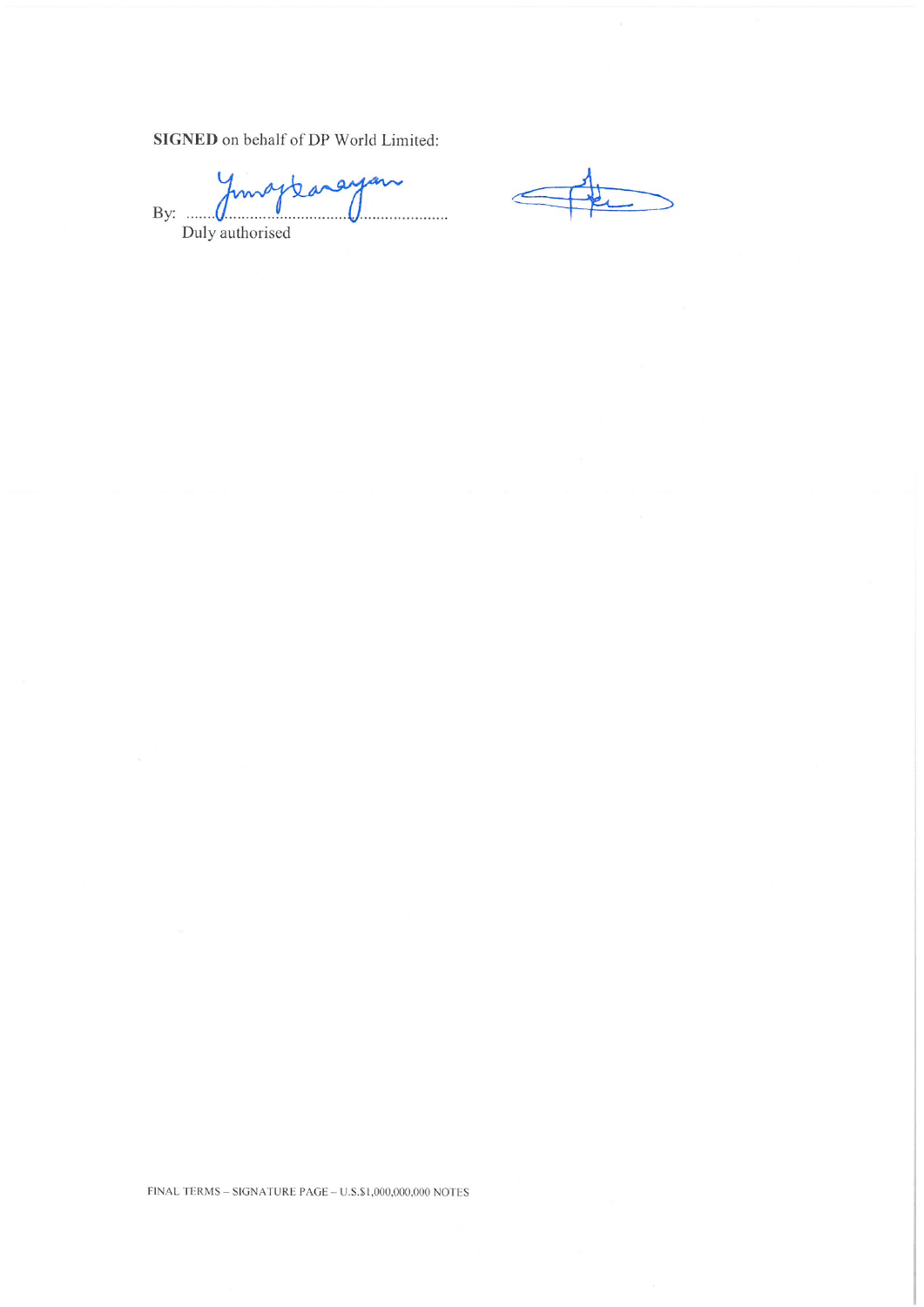#### **PART B – OTHER INFORMATION**

#### **LISTING**

| (i)  | Listing and Admission to<br>trading:                              | Application has been made by the Issuer (or on<br>its behalf) for the Notes to be admitted to trading<br>on the London Stock Exchange's regulated<br>market and to the official list of the U.K. Listing<br>Authority with effect from the Issue Date.         |
|------|-------------------------------------------------------------------|----------------------------------------------------------------------------------------------------------------------------------------------------------------------------------------------------------------------------------------------------------------|
|      |                                                                   | Application has been made by the Issuer (or on<br>its behalf) for the Notes to be admitted to trading<br>on Nasdaq Dubai and to the official list of<br>securities maintained by the Dubai Financial<br>Services Authority with effect from the Issue<br>Date. |
| (ii) | Estimate of total expenses<br>related to admission to<br>trading: | London Stock Exchange: GBP4,500<br>Nasdaq Dubai: U.S.\$2,000                                                                                                                                                                                                   |

#### **RATINGS**

Ratings: The Notes to be issued are expected to be rated:

Moody's: Baa1

Fitch: BBB+

## **INTERESTS OF NATURAL AND LEGAL PERSONS INVOLVED IN THE ISSUE**

Save for any fees payable to the Managers, so far as the Issuer is aware, no person involved in the issue of the Notes has an interest material to the offer. The Managers and their affiliates have engaged, and may in the future engage, in investment banking and/or commercial banking transactions with, and may perform other services for, the Issuer and its affiliates in the ordinary course of business for which they may receive fees.

**YIELD (***Fixed Rate Notes only***)** 5.700 per cent. per annum

# **OPERATION INFORMATION** (i) ISIN: **Unrestricted Global Certificate:** XS1883879006 **Restricted Global Certificate:** US23330JAB70 (ii) Common Code: **Unrestricted Global Certificate:**